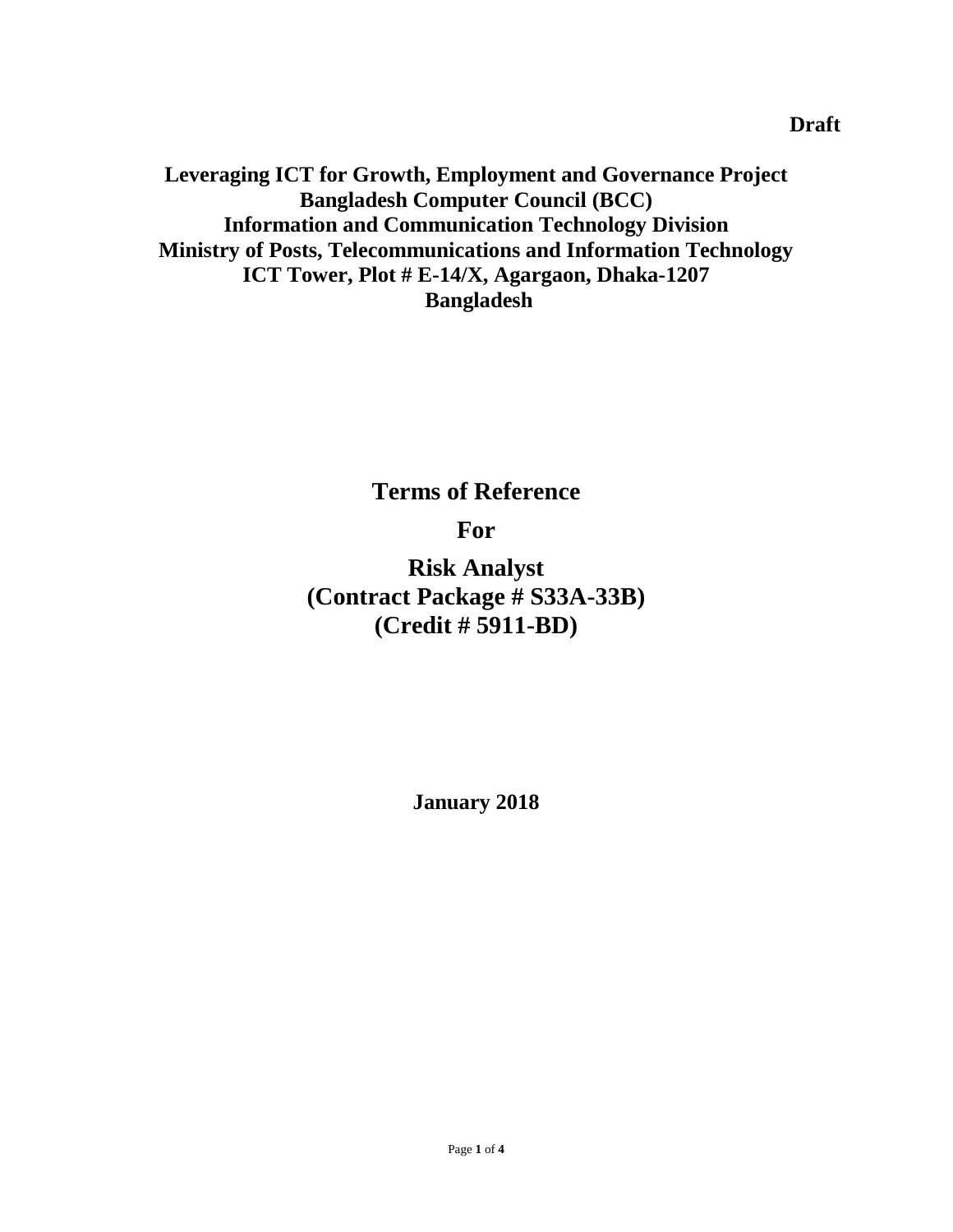# **Terms of Reference (TOR) For Risk Analyst (Contract Package # S33A-33B)**

#### **1. Objective of the Assignment**

The objective is to recruit two (2) Risk Analysts for evaluating risk associated with the use, ownership, operation, and adoption of IT systems of the Government of Bangladesh. The Risk Analyst will support the risk identification and management process across all aspects of Information Technology. Responsibilities include assessing the current adequacy of the security strategy, business continuity /disaster recovery plans, threats to the systems, and then calculating the impact of potential adverse events. Audits and assessments must be continual, as the threat profiles change constantly. The Analyst will keep executive management up to date on the results of the risk assessment and make recommendations for mitigations to protect their systems or cover potential losses.

#### **2. Scope of Services**

The Risk Analyst will be responsible for the following:

#### **Identification:**

- Identify risks which might occur
- Identify likelihood and impact of risks
- Identify vulnerabilities or weaknesses in systems;
- Identify appropriate controls to effectively manage information risks as needed
- Identify defensive steps to take, including necessary firewalls, security software and data encryption;
- Identifying breaches in organization's security and track the source of an unauthorized intrusion.
- Identify opportunities to improve risk posture

#### **Assessment/Evaluation:**

- Perform focused risks assessments of existing or new services and technologies
- Evaluate and Assess the residual risk
- Examine employee compliance with security controls and deficiencies;
- Evaluate security policy, processes and procedures for completeness;
- Continuously evaluate communication security, data vulnerability, business continuity and compliance risks;

#### **Providing Solution:**

- Develop solutions for remediating or mitigating risks
- Provide consultative advice to data center customers that enable them to make informed risk management decisions.
- Provide mitigation/ damage reduction proposals with cost justification.
- Recommend all infrastructure and applications patching and remediation be done;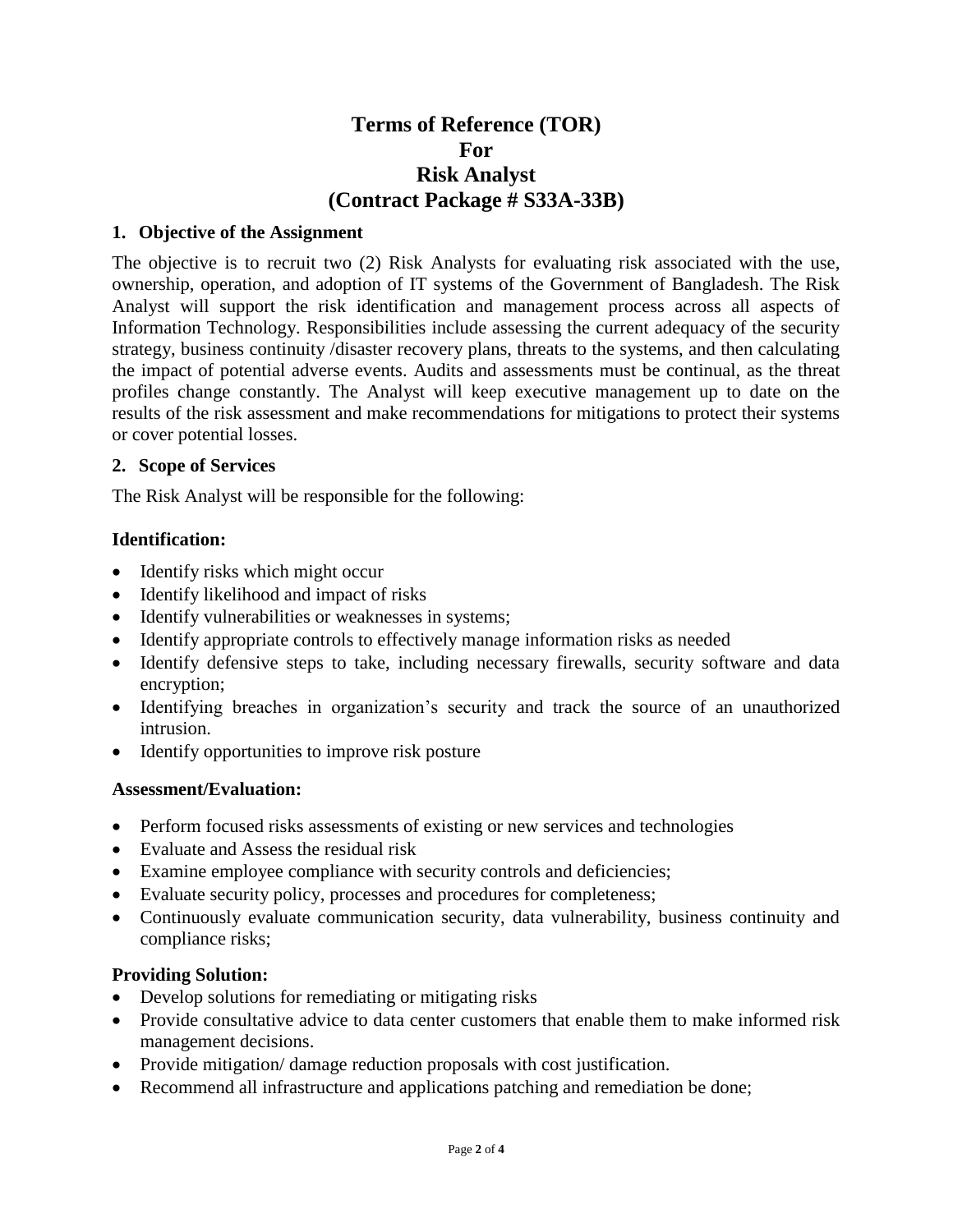- Stay knowledgeable of current advances in all areas of information technology concerning vulnerabilities, security breaches or malicious attacks;
- Ensure that controls are adequate to protect sensitive information systems;

## **Documentation/Reporting/Communication:**

- Communicate risk assessment findings to information system owners
- Report to management on IT system vulnerability and protection against malware and hackers;
- Clearly document and define risks and potential impacts along with the statistical probability of such an event and identify systems affected by the defined risk;
- Communicate recommended business continuity preparations and controls, including deficiencies, to business units.
- Recommend improvements in network security, identity management and logging
- Maintain strong working relationships with individuals and groups involved in managing information risks across the organization

## **3. Education and Experience**

- Minimum Bachelor's degree in Information Technology/ Computer Science/ Computer Engineering (or similar)
- Minimum Eight (8) years of progressive experience in computing and information security, including experience with Internet technology and security issues required
- Experience should include security policy development, security education, network penetration testing, and application vulnerability assessments, risk analysis and compliance testing
- Working Knowledge of information security standards (e.g., ISO 17799/27001, etc.), rules and regulations related to information security and data confidentiality and desktop, server, application, database, network security principles for risk identification and analysis
- Strong analytical and problem solving skills
- Excellent communication (oral, written, presentation), interpersonal and consultative skills.
- This position requires some weekend and evening assignments as well as availability during off-hours for participation in scheduled and unscheduled activities
- Certified in Risk and Information Systems Control (CRISC) Certification is highly desirable
- Experience in large company and/or financial services organization preferred
- Experience in project/program management for technology and/or risk initiatives preferred
- Other IT governance/policy experience helpful
- IT operational experience helpful
- ITIL and COBiT Certifications helpful

## **4. Reporting Arrangements**

The Risk Analyst will assist and report to the Project Director, under the general supervision and guidance of the e-Government Team Leader and CIRT Team Leader.

## **5. Duration of the Assignment:**